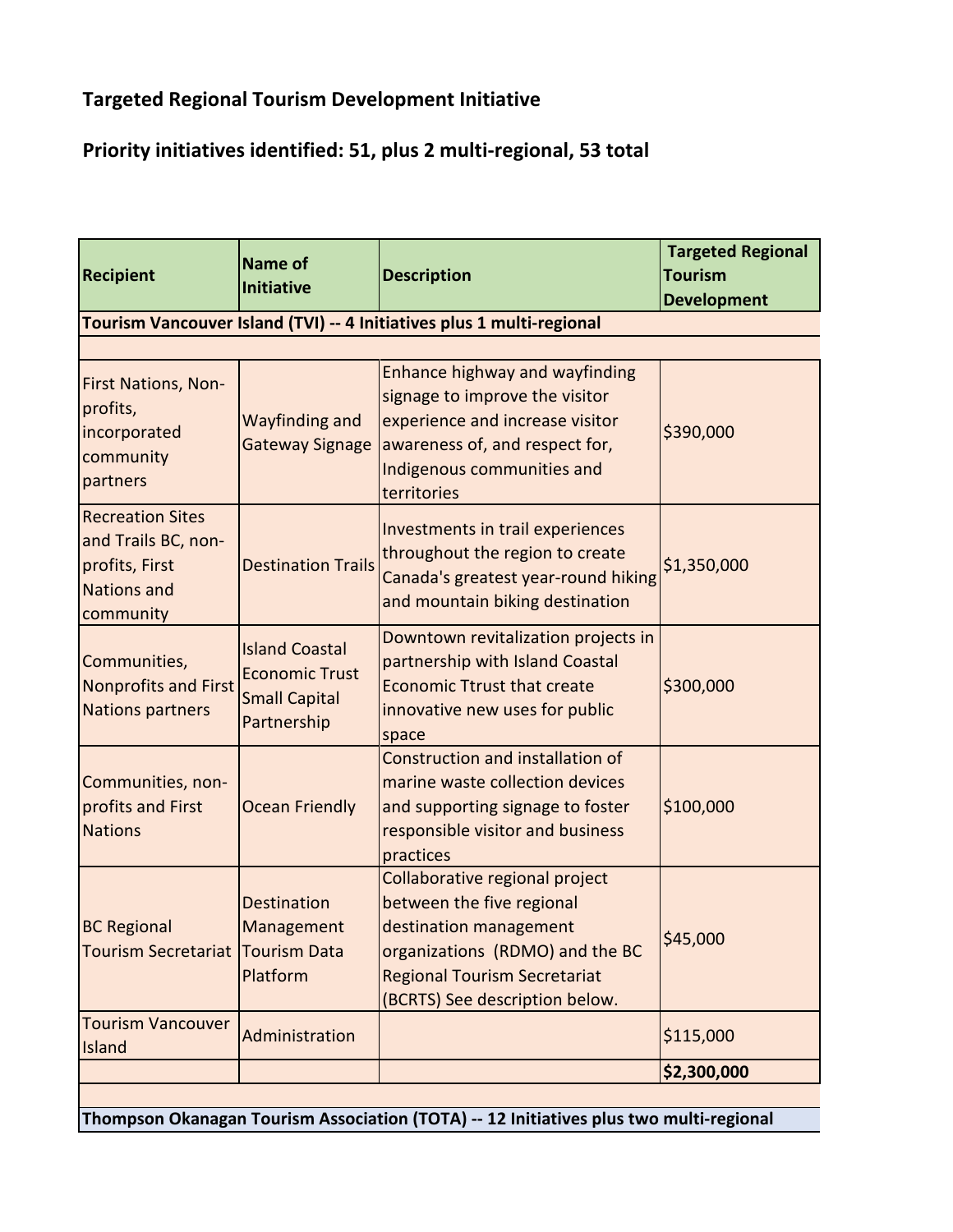| Shuswap Trail<br>Alliance                                                                                        | Shuswap-North<br>Okanagan Rail<br>Trail (Sicamous-<br>to-Armstrong)              | Development of a 3.5-km pilot<br>section of the North Okanagan Rail<br>Trail that will connect Enderby,<br>Splatsin te Secwépemc, and the<br>Regional District of North Okanagan<br>Area F                                        | \$250,000 |
|------------------------------------------------------------------------------------------------------------------|----------------------------------------------------------------------------------|-----------------------------------------------------------------------------------------------------------------------------------------------------------------------------------------------------------------------------------|-----------|
| Shuswap Tourism;<br>Secwepemc<br>communities;<br>Shuswap Trail<br>Alliance                                       | Secwepmc<br>Landmarks<br>Initiative                                              | Development and installation of<br>eight iconic public Secwépemc<br>landmarks situated at key, highly<br>visited areas throughout the<br>Shuswap Lakes region                                                                     | \$170,000 |
| North Okanagan<br><b>Regional District;</b><br><b>Greater Vernon</b><br>District; Okanagan<br><b>Indian Band</b> | <b>Grey Canal Trail</b>                                                          | Construct approximately one km of<br>the Grey Canal Trail, a 50-km trail<br>that circumnavigates Vernon, to<br>connect Turtle Mountain to<br>Davidson Orchards, completing an<br>eight-km continuous trail section in<br>Vernon   | \$110,000 |
| CRIS Adaptive - In<br>Partnership with<br><b>Elevate Outdoors</b><br>and BC Parks                                | Outdoors For All -<br>Outdoor<br>Adventure<br>Accessibility<br>Initiative (CRIS) | Construct and equip mobile<br>equipment rental units for adaptive<br>sport (cycling, kayaking, ski and<br>hiking gear) to facilitate accessible<br>adventure travel. Also includes<br>developing guided/instructional<br>programs | \$210,000 |
| Larch Hills Nordic<br>Society                                                                                    | <b>Trail Lighting</b><br>Project                                                 | Larch Hills Nordic Install a total of 6 km of trail<br>lighting on the Larch Hills Nordic<br>trails                                                                                                                               | \$200,000 |
| Overland Ski Club                                                                                                | Lighting<br><b>Expansion and</b><br>Trail<br>Improvement<br>Project              | Upgrades to Stake Lake Nordic ski<br>area including lengthening trail<br>lighting by 1.5 km, improving trail<br>bed on 5 km of trail, expanding<br>snow shoeing, and signage                                                      | \$75,000  |
| Spinal Cord Injury<br><b>BC</b>                                                                                  | Access BC -<br>Accessibility<br>Mapping and<br>App Integration                   | Enhance the AccessNow app to<br>include tourism values and fund<br>mapping missions to provide better (\$210,000<br>consumer guidance on accessible<br>experiences in the TOTA region                                             |           |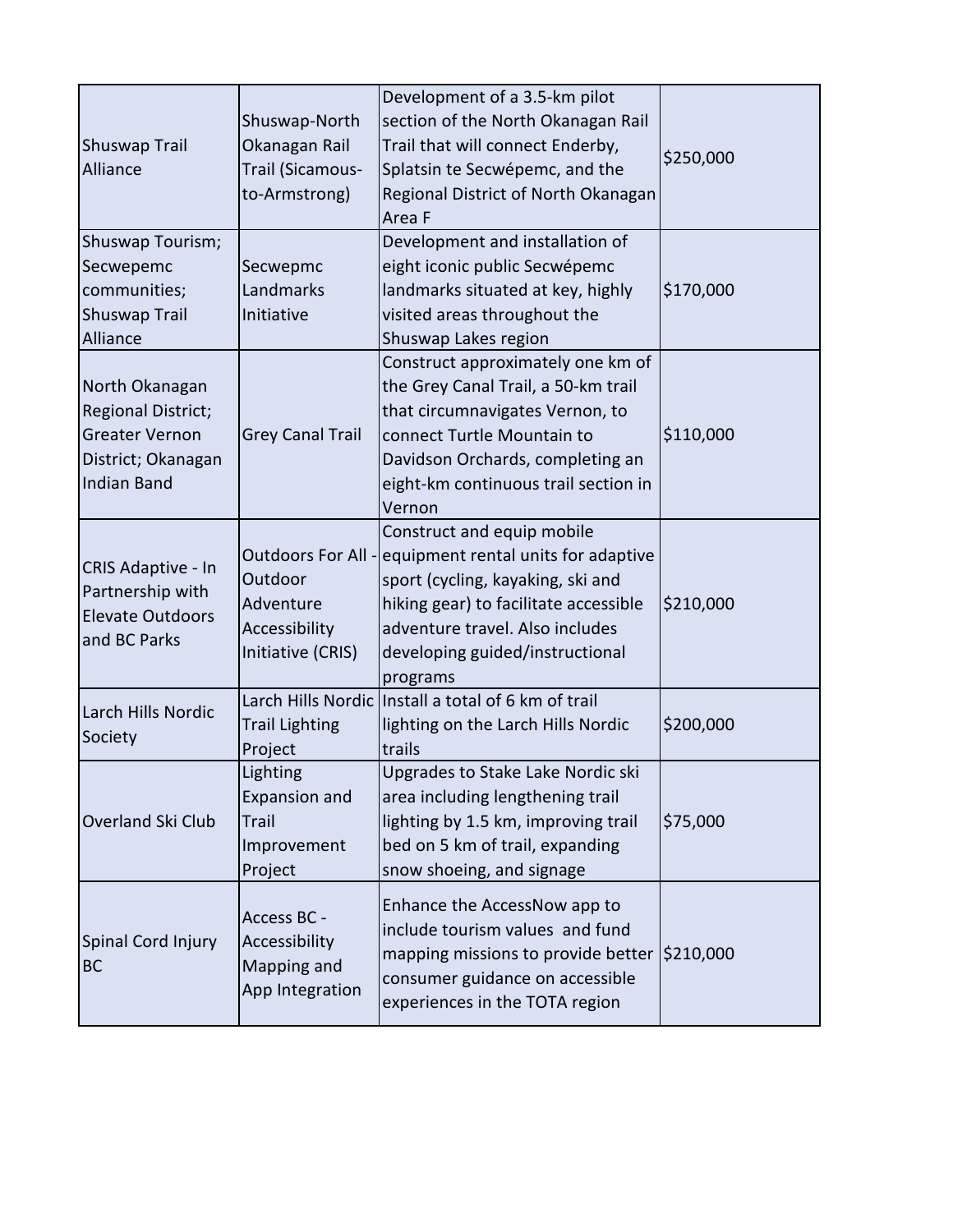| <b>Regional Resorts</b>                                          | Regional<br><b>Mountain Bike</b><br>Tourism<br>Development | Building of full length signature<br>downhill and cross country<br>mountain bike trails to expand<br>regional mountain bike trail<br>experiences and expand major trail<br>events.                                                                                                                                                                                                                                                                     | \$600,000 |
|------------------------------------------------------------------|------------------------------------------------------------|--------------------------------------------------------------------------------------------------------------------------------------------------------------------------------------------------------------------------------------------------------------------------------------------------------------------------------------------------------------------------------------------------------------------------------------------------------|-----------|
| Valemount & Area<br>Recreation and<br>Development<br>Association | <b>Bike Trail</b><br>Development                           | Complete 4 mountain bike trails<br>and a skill development zone in<br>Valemount                                                                                                                                                                                                                                                                                                                                                                        | \$105,000 |
| <b>Merritt Mountain</b><br><b>Bike Association</b>               | <b>Bike Trail</b><br>Development                           | Construction of 4000 meters of trail<br>to complete to an existing trail on<br>Iron Mountain                                                                                                                                                                                                                                                                                                                                                           | \$145,000 |
| Caravan Farm<br><b>Theatre Society</b>                           | <b>Audio Land Walk</b>                                     | Build three recorded storytelling<br>tracks that accompany a specific 20-<br>30 minute walk through the 80 acre \$25,000<br>site to increase access to the farm<br>theatre throughout the year                                                                                                                                                                                                                                                         |           |
| <b>Regional Training</b><br>and Inspiration<br>Centre            | <b>Regional Training</b><br>and Inspiration<br>Centre      | Complete construction of a<br>Welcome Centre (the Inspiration<br>Centre), specifically the addition of<br>a patio with retail kiosk space for<br>local Indigenous artisans, the<br>installation of a pergola with solar<br>panels and 3 EV charging stations                                                                                                                                                                                           | \$25,000  |
| New Pathways to<br><b>Gold Society</b>                           | Cariboo Wagon<br>Road                                      | Funding to support the restoration<br>of sections of the Cariboo Wagon<br>Road as non-motorized visitor<br>amenities, including parking lots,<br>signage, restrooms and Wi-Fi<br>access. This project would include a<br>collaboration with the Gold Rush<br>Trail Management Committee,<br>CCCTA, TOTA, VCM and New<br>Pathways to Gold as the project<br>manager. Contributions from TRTD<br>funding: CCCTA \$35,000; TOTA<br>\$30,000; VCM \$35,000 | \$30,000  |
| <b>BC Regional</b><br><b>Tourism Secretariat</b>                 | Destination<br>Management<br><b>Tourism Data</b>           | Collaborative Regional project<br>between the five RDMOs and the<br>BCRTS (see description below)                                                                                                                                                                                                                                                                                                                                                      | \$45,000  |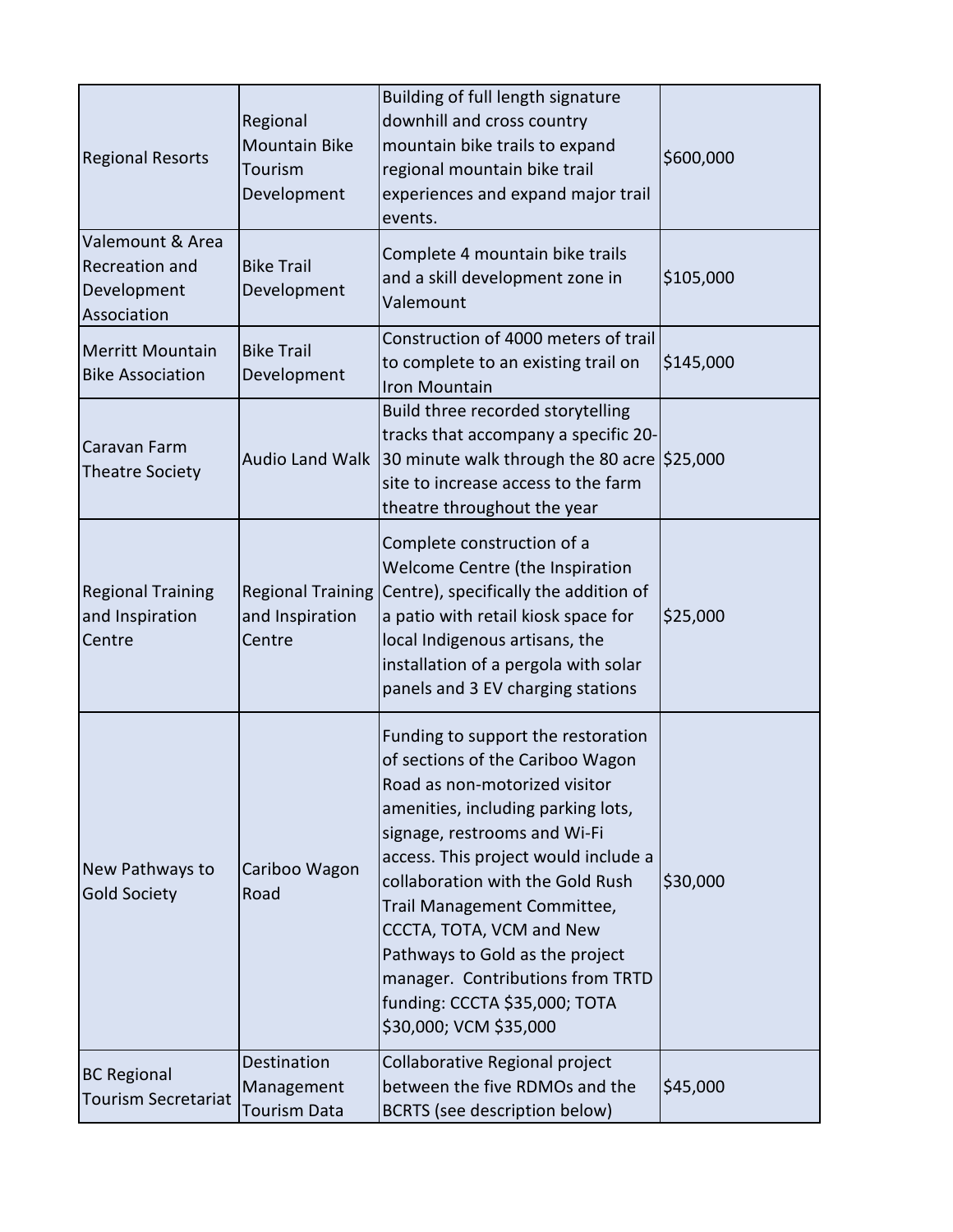| Thompson<br>Okanagan Tourism<br>Association                                              | Administration                                                                                      |                                                                                                                                                                                                                            | \$100,000   |
|------------------------------------------------------------------------------------------|-----------------------------------------------------------------------------------------------------|----------------------------------------------------------------------------------------------------------------------------------------------------------------------------------------------------------------------------|-------------|
|                                                                                          |                                                                                                     |                                                                                                                                                                                                                            | \$2,300,000 |
|                                                                                          |                                                                                                     |                                                                                                                                                                                                                            |             |
|                                                                                          |                                                                                                     | Destination BC for Vancouver, Coast & Mountains -- 10 Initiatives plus 1 multi-regional                                                                                                                                    |             |
| <b>VCM/DBC</b>                                                                           | & Mountains<br><b>Destination</b><br><b>Education</b>                                               | Communities working together with<br>Vancouver, Coast local and provincial government, as<br>well as First Nations, on creating<br>responsible user management<br>processes through targeted<br>communications and signage | \$400,000   |
| <b>ITBC</b>                                                                              | Indigenous<br><b>Cultural Journey</b><br><b>Kiosks</b>                                              | Develop four new kiosk locations<br>for Indigenous Cultural Journey<br>kiosks and rest areas to echo those<br>that were built for the 2010<br><b>Olympics</b>                                                              | \$250,000   |
| <b>DBC/VCM</b>                                                                           | <b>Public Space</b><br><b>Activation</b>                                                            | Create up to 4 new mini-iconic<br>Metro Vancouver experiences in Metro Vancouver<br>that will enhance and activate<br>public space to draw visitors.<br>Examples: urban street furniture                                   | \$200,000   |
| <b>Tourism Chilliwack</b>                                                                | <b>Experience the</b><br>Fraser                                                                     | Investment in the Experience the<br>Fraser, including creative<br>development and installation of<br>wayfinding and visitor information<br>signage, benches, garbage cans,<br>and connections between locations            | \$350,000   |
| Tourism Pemberton   signage for<br><b>Destination</b><br><b>Marketing</b><br>Association | <b>Agritourism</b><br>Lillooet,<br><b>Pemberton and</b><br><b>Bridge River</b><br><b>Valley and</b> | Highway, community and business<br>signage to develop a self-guided<br>journey to the agri-tourism<br>destinations in the Pemberton,<br>Lillooet and Bridge River Valley and<br>related areas                              | \$100,000   |
| <b>Sunshine Coast</b><br><b>Tourism</b>                                                  | <b>Sunshine Coast</b><br><b>Highway Point of</b><br>Interest                                        | Enhancement of a scenic lookout<br>(point of interest stop) along<br>Highway 101 on the Sunshine Coast                                                                                                                     | \$125,000   |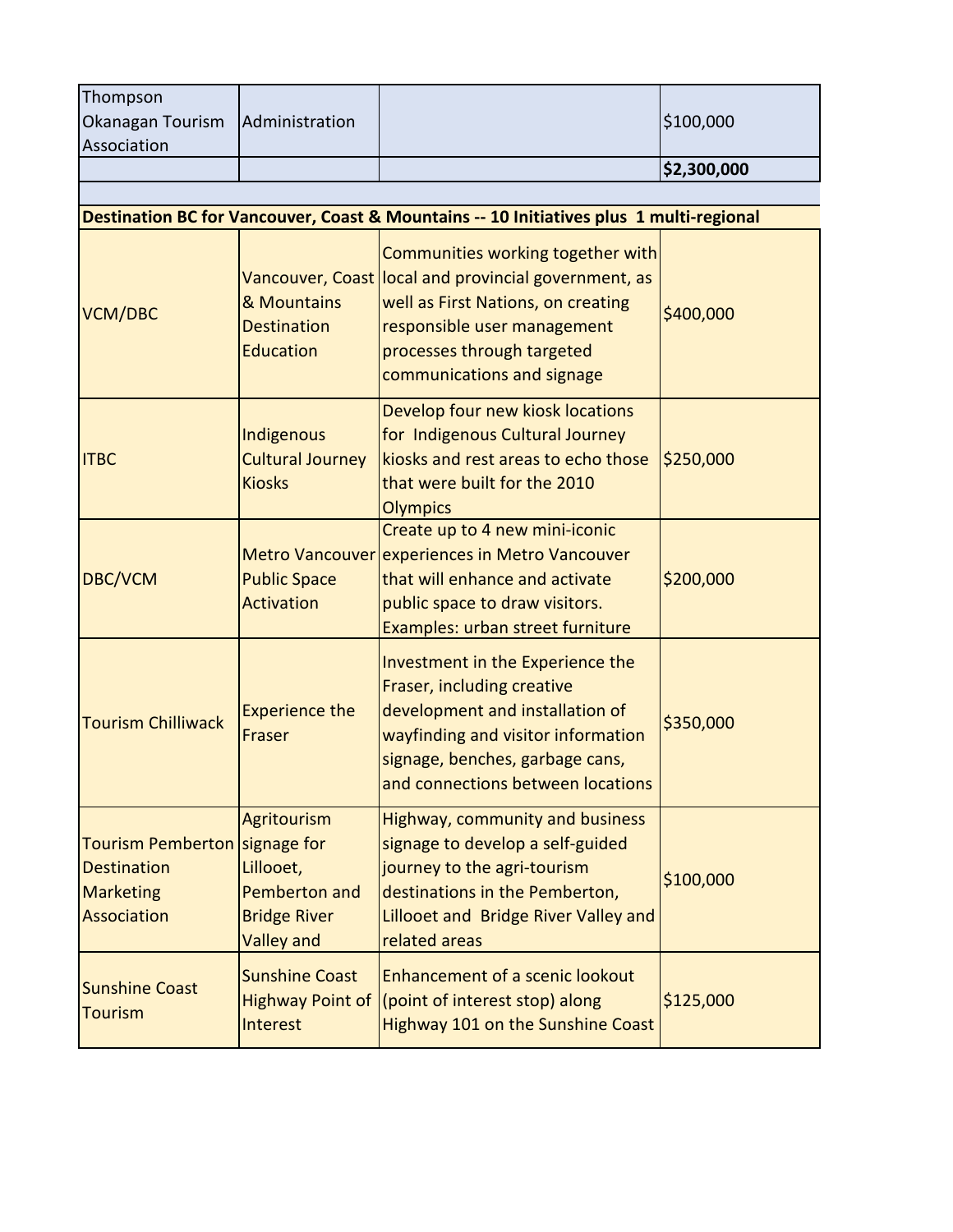|                                               |                                                   | Support development of visitor                                                                                                                                                                                                                                                                                                                                                                                                                                |             |
|-----------------------------------------------|---------------------------------------------------|---------------------------------------------------------------------------------------------------------------------------------------------------------------------------------------------------------------------------------------------------------------------------------------------------------------------------------------------------------------------------------------------------------------------------------------------------------------|-------------|
| <b>Sunshine Coast</b>                         | <b>Visitor amenities</b>                          | amenities on Sunshine Coast                                                                                                                                                                                                                                                                                                                                                                                                                                   |             |
| <b>Tourism</b>                                | on trails in the<br><b>Sunshine Coast</b>         | destination trails, such as                                                                                                                                                                                                                                                                                                                                                                                                                                   | \$175,000   |
|                                               |                                                   | wayfinding, washrooms, bear<br>caches, and signage                                                                                                                                                                                                                                                                                                                                                                                                            |             |
| Incorporated                                  | <b>Island Coastal</b>                             |                                                                                                                                                                                                                                                                                                                                                                                                                                                               |             |
| Communities,                                  | <b>Economic Trust</b>                             | Downtown revitalization projects in                                                                                                                                                                                                                                                                                                                                                                                                                           |             |
| Nonprofits and First Small Capital            |                                                   | partnership with ICET                                                                                                                                                                                                                                                                                                                                                                                                                                         | \$50,000    |
| Nations partners                              | Fund                                              |                                                                                                                                                                                                                                                                                                                                                                                                                                                               |             |
| <b>Tourism Whistler</b>                       | Sea to Sky<br>Outdoor<br>recreation<br>management | Support development of amenities<br>and tools that better enable visitor<br>management and disperse visitors<br>recreating in the outdoors within<br>the Sea-to-Sky Corridor, in<br>partnership with BC Parks and<br><b>Recreation, Sites and Trails</b>                                                                                                                                                                                                      | \$250,000   |
| <b>New Pathways to</b><br><b>Gold Society</b> | Cariboo Wagon<br>Road                             | Funding to support the restoration<br>of sections of the Cariboo Wagon<br>Road as non-motorized visitor<br>amenities, including parking lots,<br>signage, restrooms and Wi-Fi<br>access. This project would include a<br>collaboration with the Gold Rush<br>Trail Management Committee,<br><b>CCCTA, TOTA, VCM and New</b><br>Pathways to Gold as the project<br>manager. Contributions from TRTD<br>funding: CCCTA \$35,000; TOTA<br>\$30,000; VCM \$35,000 | \$35,000    |
| <b>Advantage Hope</b>                         | <b>Fraser Canyon</b><br><b>Highway Signage</b>    | Support the implementation of<br>highway signage plan throughout<br>the Fraser Canyon                                                                                                                                                                                                                                                                                                                                                                         | \$165,000   |
|                                               |                                                   |                                                                                                                                                                                                                                                                                                                                                                                                                                                               | \$2,100,000 |
|                                               |                                                   |                                                                                                                                                                                                                                                                                                                                                                                                                                                               |             |
|                                               |                                                   | Cariboo Chilcotin Coast Tourism Association (CCCTA) -- 4 Initiatives plus 2 multi-regional                                                                                                                                                                                                                                                                                                                                                                    |             |
|                                               | Highway 20 and<br><b>Gold Rush Trail</b>          | The design and construction of 12                                                                                                                                                                                                                                                                                                                                                                                                                             | \$360,000   |
| <b>CCCTA</b>                                  | Connectivity                                      | Wi-Fi access/emergency phone<br>kiosks along the highway 20                                                                                                                                                                                                                                                                                                                                                                                                   |             |
|                                               | project                                           | corridor and Gold Rush Trail                                                                                                                                                                                                                                                                                                                                                                                                                                  |             |
|                                               |                                                   |                                                                                                                                                                                                                                                                                                                                                                                                                                                               |             |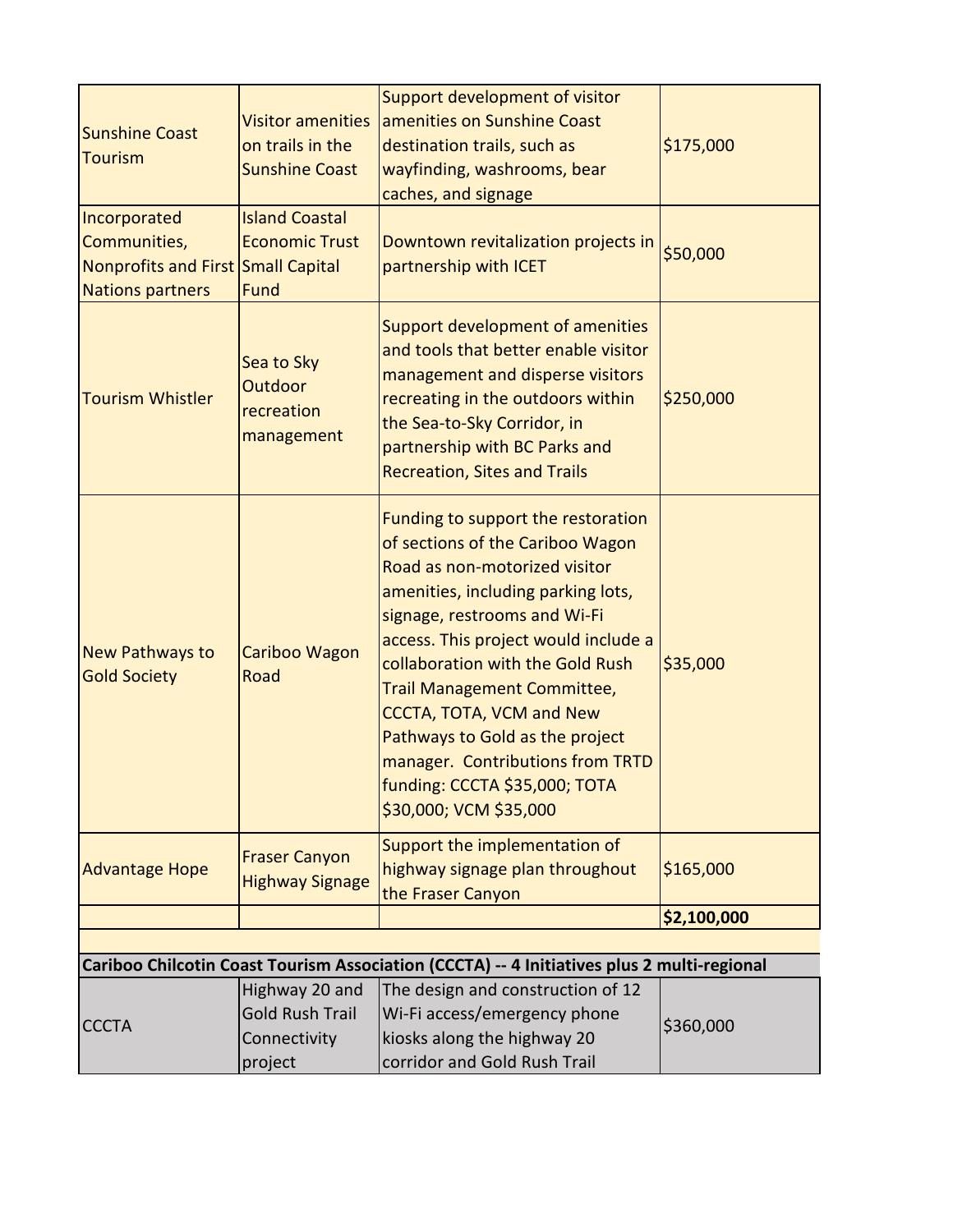| <b>Great Bear</b><br>Rainforest,<br><b>Wuikinuxv (Rivers</b><br>Inlet) Heiltsuk (Bella<br>Bella) Nuxalk (Bella<br>Coola)<br>Kitasoo/XaiX'ais<br>(Klemtu) Gitga'at<br>(Hartley Bay) and<br><b>CCCTA</b> | <b>Great Bear</b><br>Rainforest<br>Marine Trail and<br>Indigenous<br>Experience<br>Development<br>Project | <b>Assist Coastal First Nations in</b><br>creation of a network of shore<br>accessible campsites and recreation<br>areas, and support the<br>development of community<br>paddling centres to develop visitor<br>experiences like adventure guiding,<br>wildlife viewing, eco-tourism and<br>Indigenous cultural experiences                                                                                                                                                                        | \$705,293 |
|--------------------------------------------------------------------------------------------------------------------------------------------------------------------------------------------------------|-----------------------------------------------------------------------------------------------------------|----------------------------------------------------------------------------------------------------------------------------------------------------------------------------------------------------------------------------------------------------------------------------------------------------------------------------------------------------------------------------------------------------------------------------------------------------------------------------------------------------|-----------|
| Cariboo Mountain<br>Bike Consortium,<br>Rec Sites and Trails,<br>Stswecem'c<br>Xgat'tem (Dog<br>Creek/Canoe) Creek and<br>First Nation,<br><b>Williams Lake Cross</b><br>Country Ski Club              | Cariboo Outdoor<br>Tourism<br>Recreation<br>Enhancement<br>Development<br>Project                         | Enhance year-round recreation and<br>outdoor tourism development in<br>three key areas: construction of the<br>Jesmond Signature Multi-Use Trail<br>Ito finish an iconic mountain bike<br>loop from Clinton to Quesnel;<br>construction of a timber-framed<br>visitor warming hut/lodge and ski<br>rental facility at Bull Mountain near<br>Williams Lake and construction of<br>additional low-mobility and<br>accessible trails and amenities at<br>the Bridge Lake ice caves recreation<br>area | \$719,414 |
| Ulkatcho First<br>Nation and BC Parks Trail/Facility                                                                                                                                                   | <b>Nuxalk Carrier</b><br>Grease<br>Improvements                                                           | Construction of 50km portion of<br>the Nuxalk Carrier Grease Trail<br>running through Tweedsmuir<br>Provincial Park connecting Chilcotin<br>Plateau (Anahim Lake) to the<br>Mackenzie/Rainbow Range Cabin<br>located in the Mackenzie Valley of<br>Tweedsmuir Park (South)                                                                                                                                                                                                                         | \$320,293 |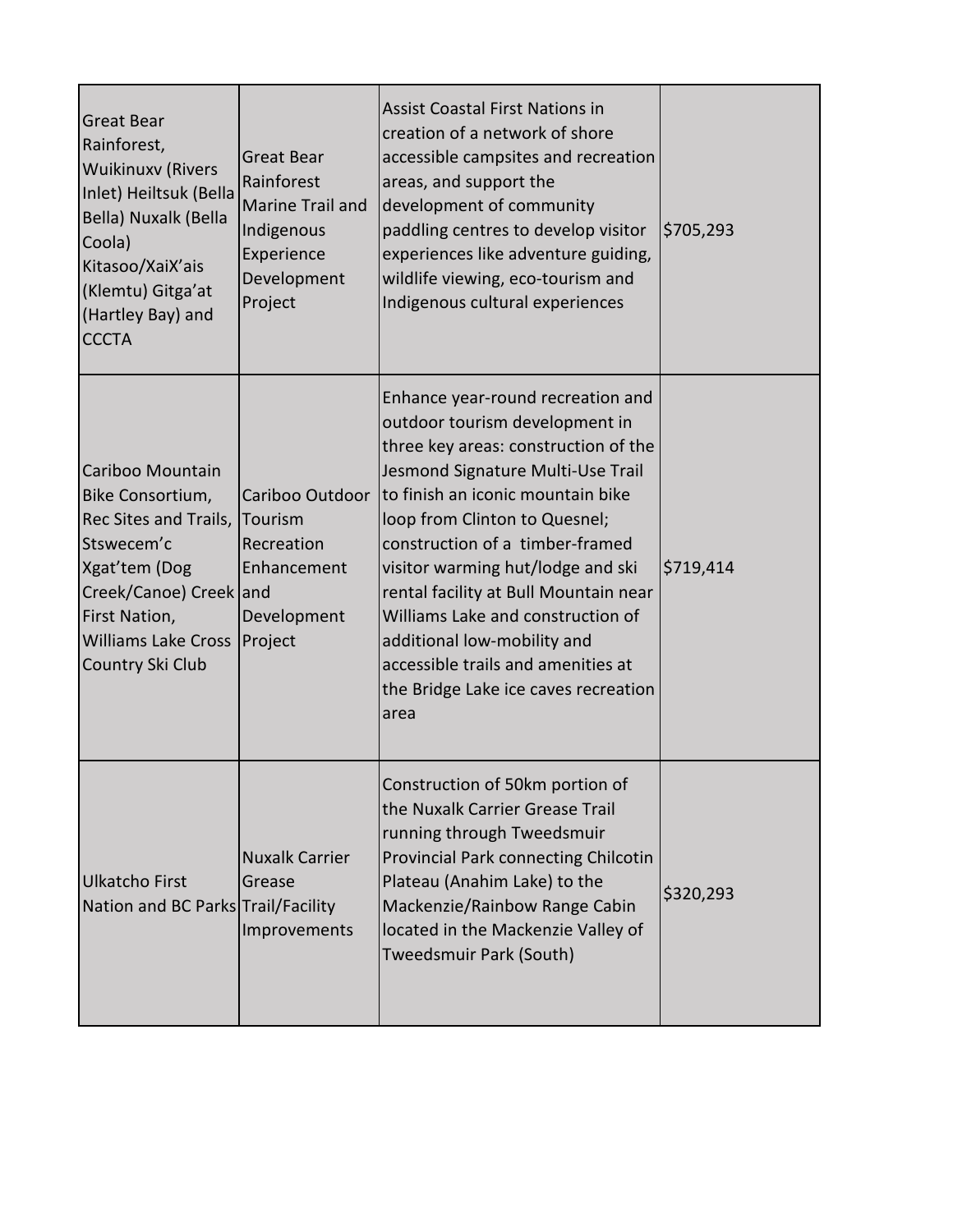| New Pathways to<br><b>Gold Society</b>                              | Cariboo Wagon<br>Road                                                    | Funding to support the restoration<br>of sections of the Cariboo Wagon<br>Road as non-motorized visitor<br>amenities, including parking lots,<br>signage, restrooms and Wi-Fi<br>access. This project would include a<br>collaboration with the Gold Rush<br>Trail Management Committee,<br>CCCTA, TOTA, VCM and New<br>Pathways to Gold as the project<br>manager. Contributions from TRTD<br>funding: CCCTA \$35,000; TOTA<br>\$30,000; VCM \$35,000 | \$35,000    |
|---------------------------------------------------------------------|--------------------------------------------------------------------------|--------------------------------------------------------------------------------------------------------------------------------------------------------------------------------------------------------------------------------------------------------------------------------------------------------------------------------------------------------------------------------------------------------------------------------------------------------|-------------|
| <b>BC Regional</b><br><b>Tourism Secretariat</b>                    | Destination<br>Management<br><b>Tourism Data</b>                         | Collaborative Regional project<br>between the five RDMOs and the<br><b>BCRTS</b> (see description below)                                                                                                                                                                                                                                                                                                                                               | \$45,000    |
| <b>CCCTA</b>                                                        | Administration                                                           |                                                                                                                                                                                                                                                                                                                                                                                                                                                        | \$115,000   |
|                                                                     |                                                                          |                                                                                                                                                                                                                                                                                                                                                                                                                                                        | \$2,300,000 |
|                                                                     |                                                                          |                                                                                                                                                                                                                                                                                                                                                                                                                                                        |             |
|                                                                     |                                                                          | Northern BC Tourism Association -- 11 Initiatives plus 1 multi-regional                                                                                                                                                                                                                                                                                                                                                                                |             |
| <b>Multiple Mountain</b><br><b>Bike Clubs</b>                       | <b>Mountain Bike</b><br>Signage and<br>Infrastructure<br><b>Upgrades</b> | Elevate the mountain biking<br>experience in Northern BC through<br>infrastructure, trail and signage<br>upgrades at mountain bike trail<br>networks throughout the region                                                                                                                                                                                                                                                                             | \$76,896    |
|                                                                     |                                                                          |                                                                                                                                                                                                                                                                                                                                                                                                                                                        |             |
| <b>Mountain Bike</b><br><b>Tourism Association Trail Initiative</b> | Art, Sculpture &                                                         | Design and installation of three<br>commissioned art installations at<br>mountain bike trail heads in busy<br>trail networks, plus 15 smaller art<br><b>installations</b>                                                                                                                                                                                                                                                                              | \$110,000   |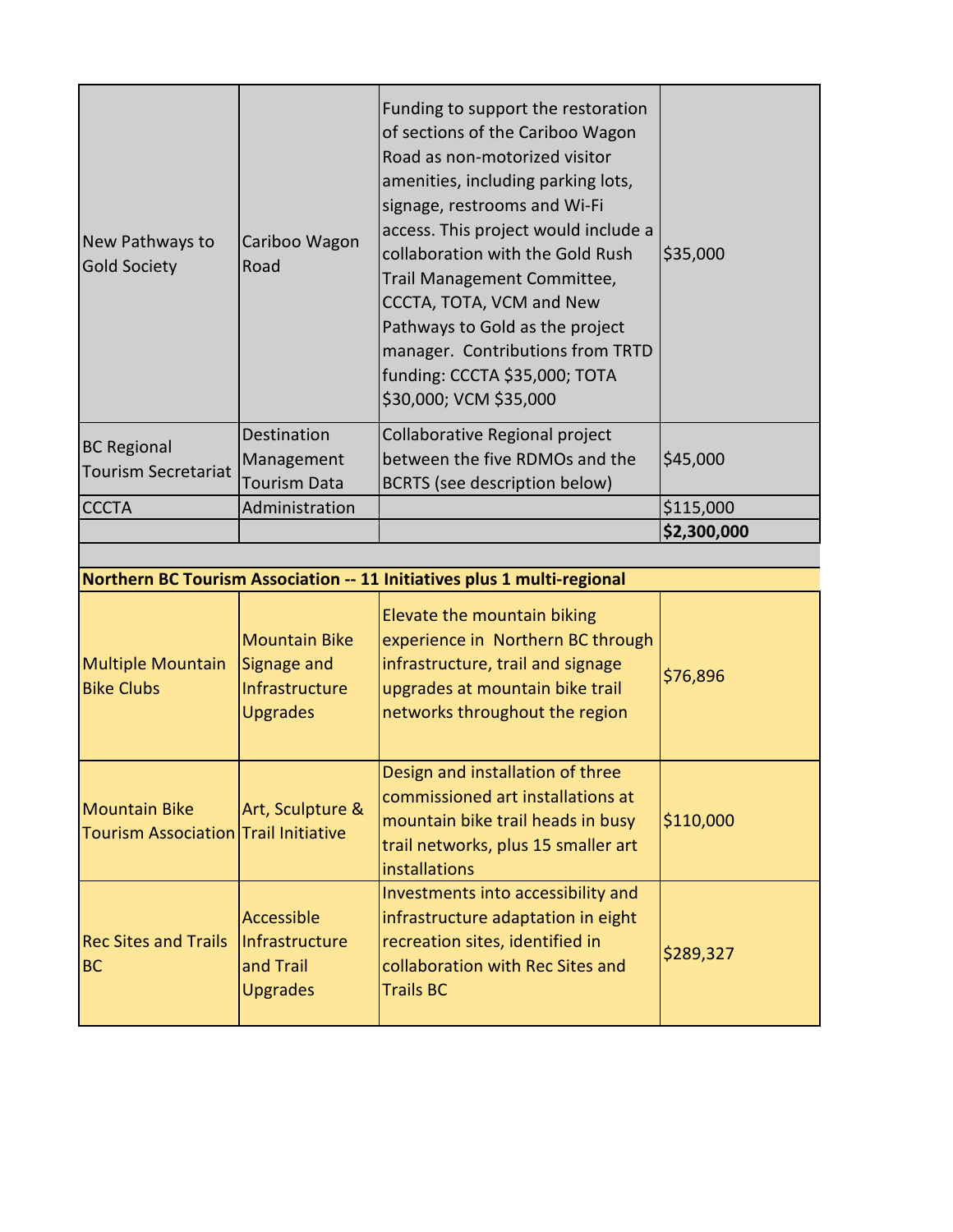| Inclusive by Design                                                                                                 | <b>Universally</b><br><b>Accessible</b><br>Infrastructure at<br>8 High Use Visitor<br><b>Sites</b> | Investment in the construction<br>materials for 8 outdoor recreation<br>accessible infrastructure projects in<br>in 8 communities throughout the<br>north. Labour is being funded by<br><b>Inclusive by Design</b>                                           | \$114,772   |
|---------------------------------------------------------------------------------------------------------------------|----------------------------------------------------------------------------------------------------|--------------------------------------------------------------------------------------------------------------------------------------------------------------------------------------------------------------------------------------------------------------|-------------|
| <b>BC Parks / Council</b><br>of the Haida Nation                                                                    | <b>Accessible Beach</b><br>Access &<br>Indigenous<br>Signage<br><b>Upgrades on</b><br>Haida Gwaii  | Upgrade and development of<br>accessible viewing platforms at two<br>beach access points on the island,<br>and add Haida Interpretive signage<br>to 8 locations across the island.<br>Partnership with BC Parks and the<br>Council of the Haida Nation (CHN) | \$80,000    |
| <b>Tourism Prince</b><br><b>Rupert</b>                                                                              | <b>Accessible</b><br><b>Vendor Market</b><br>at Prince Rupert<br><b>Port</b>                       | Purchase and redevelop shipping<br>containers to create an accessible<br>vendor market at the Prince Rupert<br>Port                                                                                                                                          | \$100,000   |
| <b>Rec Sites and Trails</b><br><b>BC</b>                                                                            | <b>Upgrades</b>                                                                                    | Trail upgrades in Atlin (7.6 km of<br>mountain bike trail) and<br>Backcountry Trail   information signage upgrade for 8<br>trails in Muskwa Kechika<br><b>Management Area</b>                                                                                | \$60,664    |
| Cycle 16 and<br><b>Regional District of</b><br>the Bulkley<br>Nechako                                               | <b>Scenic Viewpoint</b><br>on Multi-Use<br><b>Trail</b>                                            | Development and installation of a<br>bench and informational kiosk at<br>one of the multiple scenic<br>viewpoints along the Cycle 16 path<br>linking Telkwa and Smithers                                                                                     | \$44,431    |
| Northern BC<br>Tourism Association Great Northern<br>and/or<br>Alaska Highway<br><b>Community Society</b><br>(AHCS) | <b>Circle Route</b><br>Signage and<br>Wayfinding                                                   | Develop and implement a<br>comprehensive signage and<br>wayfinding program that will align<br>with the DBC Iconics Initiative for<br>the Great Northern Circle Route                                                                                         | \$1,029,750 |
| <b>Rec Sites and Trails</b><br><b>BC</b>                                                                            | Regional<br>Indigenous<br><b>Signage</b><br><b>Upgrades</b>                                        | <b>RSTBC is working with First Nation</b><br>communities to install culturally<br>appropriate signage at 12 key<br>locations across the region                                                                                                               | \$46,054    |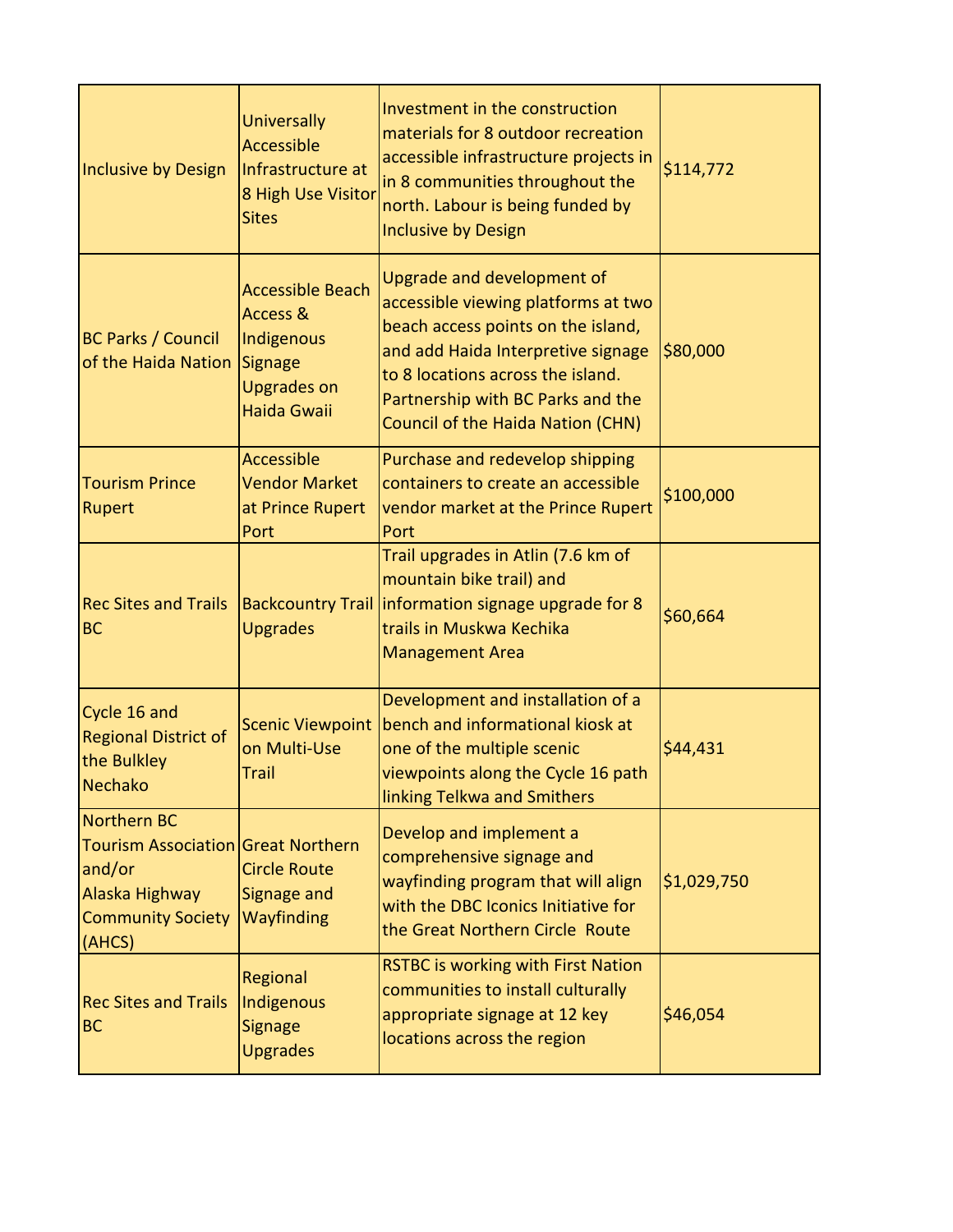| <b>TBD - Indigenous</b><br><b>Communities</b>    | Regional<br>Indigenous<br><b>Signage and Trail</b><br>Development<br><b>Fund</b> | Investment into small scale cultural,<br>wayfinding or trail signage in First<br>Nation communities and<br>organizations across the North | \$188,105   |
|--------------------------------------------------|----------------------------------------------------------------------------------|-------------------------------------------------------------------------------------------------------------------------------------------|-------------|
| <b>BC Regional</b><br><b>Tourism Secretariat</b> | <b>Destination</b><br>Management<br><b>Tourism Data</b>                          | Collaborative Regional project<br>between the five RDMOs and the<br><b>BCRTS</b> (see description below)                                  | \$45,000    |
| <b>NBCTA</b>                                     | Administration                                                                   |                                                                                                                                           | \$115,000   |
|                                                  |                                                                                  |                                                                                                                                           | \$2,300,000 |

## **Kootenay Rockies Tourism Association (KRT) -- 10 Initiatives plus 1 multi-regional**

|                                              |                                                    | Investment in a fifth cabin at Lost    |           |
|----------------------------------------------|----------------------------------------------------|----------------------------------------|-----------|
| Kootenay                                     | Bonnington                                         | Lake to enhance the 'The               |           |
| Mountaineering                               | Range Traverse -                                   | Bonnington Traverse', a 50km+          | \$167,000 |
| Club                                         | Lost Lake Hut                                      | mountaineering and backcountry         |           |
|                                              |                                                    | skiing hut-to-hut experience           |           |
|                                              | Craigellachie                                      | Rehabilitation of Craigellachie's Last |           |
| Revelstoke Railway                           | Lake Spike Site &                                  | Spike Historic Site & the Revelstoke   |           |
| Museum                                       | Revelstoke                                         | Railway Museum signage to              | \$44,000  |
|                                              | Railway Museum                                     | support the corridor's Canadian rail   |           |
|                                              | Signage                                            | travel heritage                        |           |
|                                              |                                                    | Installation of at least 10 charging   |           |
| <b>Community Energy</b>                      | <b>Destination EV</b>                              | stations at key resorts and            |           |
| Association                                  | <b>Charging Stations</b>                           | attractions that are municipally,      | \$222,000 |
|                                              |                                                    | Indigenous owned or non-profit         |           |
|                                              |                                                    | owned                                  |           |
|                                              | <b>Elk River Access</b><br>Corridor<br>Improvement | Create safe and sustainable access     | \$300,000 |
| <b>Elk River Alliance</b>                    |                                                    | and supporting amenities               |           |
|                                              |                                                    | (washrooms, signage, parking) for      |           |
|                                              |                                                    | Elk River users                        |           |
|                                              | <b>Great Trail</b>                                 | Upgrade to a 12 km section of the      |           |
| Castlegar Parks &                            | Improvements -                                     | Great Trail (TransCanada Trail)        | \$53,000  |
| <b>Trail Society</b>                         | Castlegar to                                       | between Nelson and Castlegar to        |           |
|                                              | Nelson                                             | provide a safe cycling itinerary       |           |
|                                              |                                                    | Improve accessible amenities at the    |           |
| Columbia Valley<br><b>Greenways Alliance</b> | Radium to                                          | trailhead and along the Old Coach      |           |
|                                              | <b>Invermere North</b>                             | trail section between Dry Gulch and    |           |
|                                              | Legacy Project,                                    | Radium and improve visitor             | \$154,000 |
|                                              | Old Coach Phase                                    | amenities such as parking, picnic      |           |
|                                              |                                                    | areas, washrooms and interpretive      |           |
|                                              |                                                    | signage                                |           |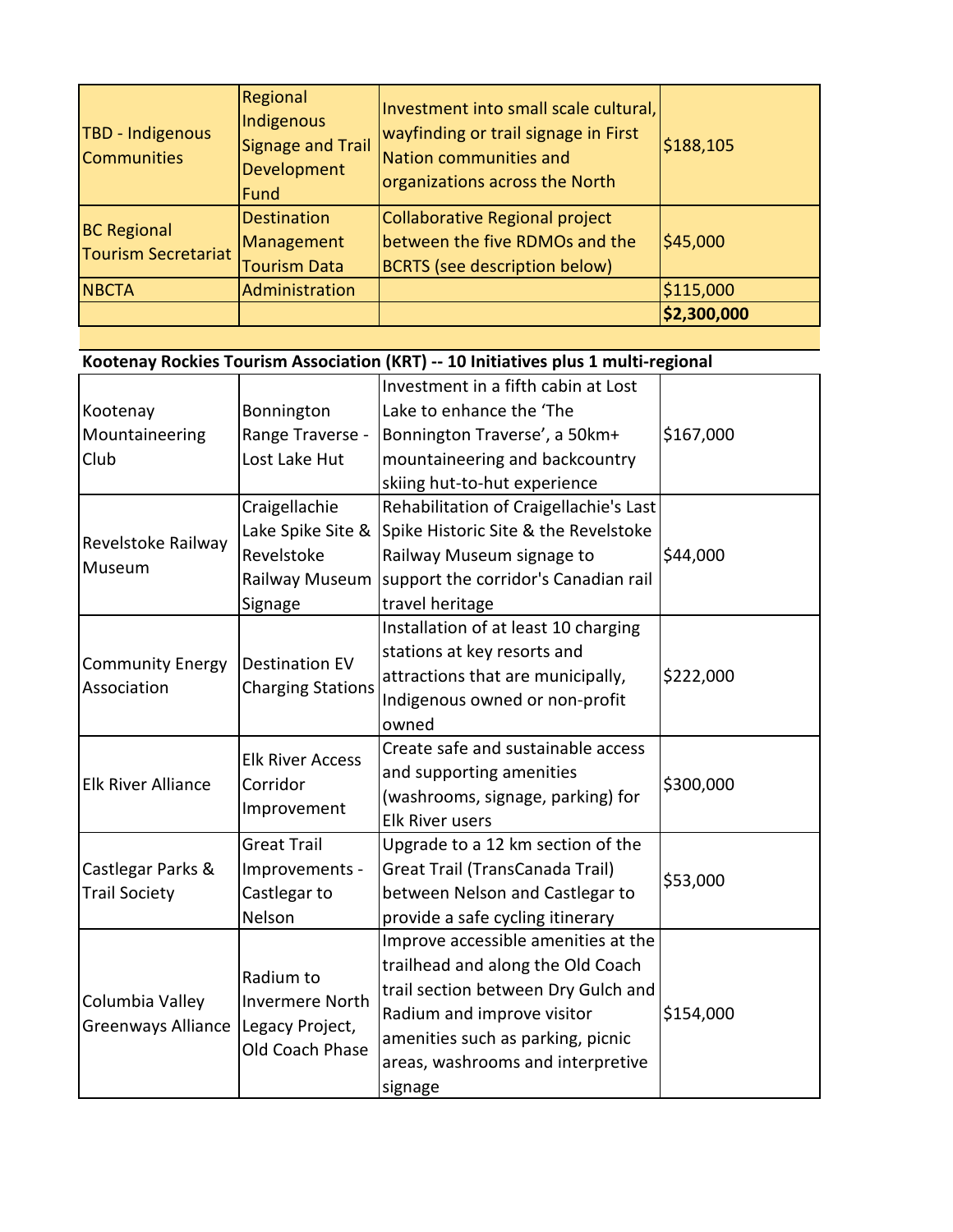|                                                                                | Slocan Valley                                                              | Improvements to three                                                                                                                                        |             |
|--------------------------------------------------------------------------------|----------------------------------------------------------------------------|--------------------------------------------------------------------------------------------------------------------------------------------------------------|-------------|
| <b>Villages of New</b><br>Denver, Silverton                                    | Campground                                                                 | campgrounds in the communities                                                                                                                               |             |
|                                                                                | Capacity                                                                   | of Slocan, New Denver and                                                                                                                                    | \$300,000   |
| and Slocan                                                                     | Enhancements                                                               | Silverton                                                                                                                                                    |             |
| Kootenay Adaptive<br><b>Sports Association</b>                                 | Southern Interior<br><b>Excursion Loop</b><br>Trail<br>Improvements        | Revitalization of key sections of<br>Nakusp Rail Trail and Galena Trail<br>that are currently closed, and<br>increase accessibility and visitor<br>amenities | \$150,000   |
| <b>Recreation Sites</b><br>and Trails BC on<br>behalf of local trail<br>groups | Visitor<br>Management<br>Amenities at<br>Signature<br><b>Mountain Bike</b> | Build and improve visitor<br>management amenities and staging<br>areas at signature trail destinations<br>around the entire Kootenay Rockies<br>region       | \$550,000   |
| Castlegar and<br>District Chamber of<br>Commerce                               | West Kootenay<br><b>Gateway Visitor</b><br>Centre                          | Investment in amenities for the<br>visitor centre in the new economic<br>hub building in Castlegar                                                           | \$200,000   |
| <b>BC Regional</b><br>Tourism Secretariat                                      | Destination<br>Management<br><b>Tourism Data</b><br>Platform               | Collaborative Regional project<br>between the five RDMOs and the<br><b>BC Regional Tourism Secretariats</b><br>(see description below)                       | \$45,000    |
| <b>KRT</b>                                                                     | Administration                                                             |                                                                                                                                                              | \$115,000   |
|                                                                                |                                                                            |                                                                                                                                                              | \$2,300,000 |

| <b>Cross Regional Initiatives -- 2 Initiatives</b> |                     |                                      |           |  |
|----------------------------------------------------|---------------------|--------------------------------------|-----------|--|
|                                                    |                     | Digital infrastructure project       |           |  |
|                                                    |                     | creating a central dashboard that    |           |  |
| <b>BC Regional</b>                                 | Destination         | provides continuous and timely       |           |  |
| Tourism Secretariat, Management                    |                     | insights into tourism-related trends | \$225,000 |  |
| with TVI, KRT,                                     | <b>Tourism Data</b> | to support investment attraction     |           |  |
| TOTA, NBC and CCC Platform                         |                     | and destination management. Each     |           |  |
|                                                    |                     | of the five RDMOs contributed        |           |  |
|                                                    |                     | \$45,000                             |           |  |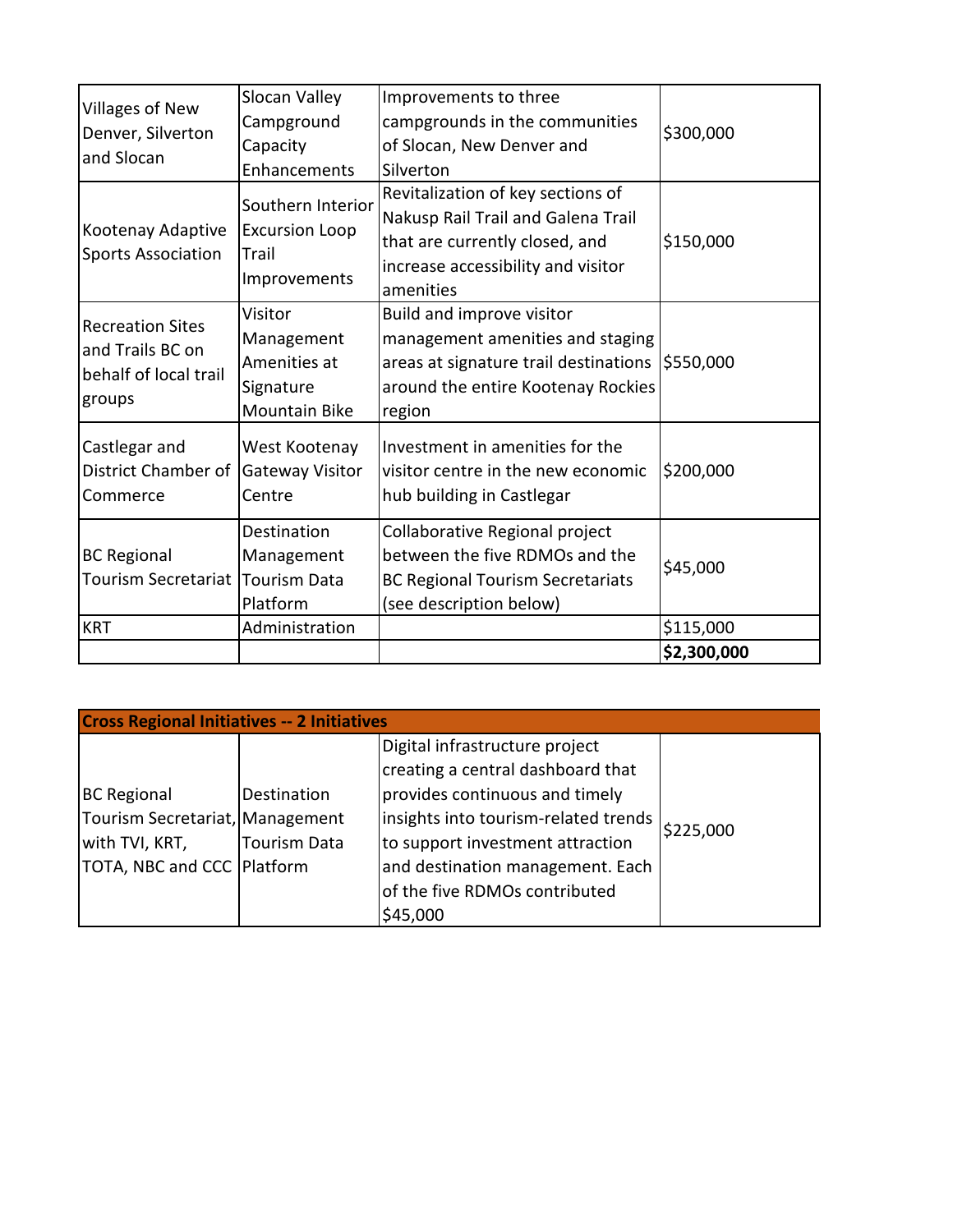| New Pathways to<br><b>Gold Society</b> | Cariboo Wagon<br>Road | Funding to support the restoration<br>of sections of the Cariboo Wagon<br>Road as non-motorized visitor<br>amenities, including parking lots,<br>signage, restrooms and Wi-Fi<br>access. This project would include a<br>collaboration with the Gold Rush<br>Trail Management Committee,<br>CCCTA, TOTA, VCM and New<br>Pathways to Gold as the project<br>manager. Contributions from TRTD<br>funding: CCCTA \$35,000; TOTA<br>\$30,000; VCM \$35,000 | \$95,000 |
|----------------------------------------|-----------------------|--------------------------------------------------------------------------------------------------------------------------------------------------------------------------------------------------------------------------------------------------------------------------------------------------------------------------------------------------------------------------------------------------------------------------------------------------------|----------|
|----------------------------------------|-----------------------|--------------------------------------------------------------------------------------------------------------------------------------------------------------------------------------------------------------------------------------------------------------------------------------------------------------------------------------------------------------------------------------------------------------------------------------------------------|----------|